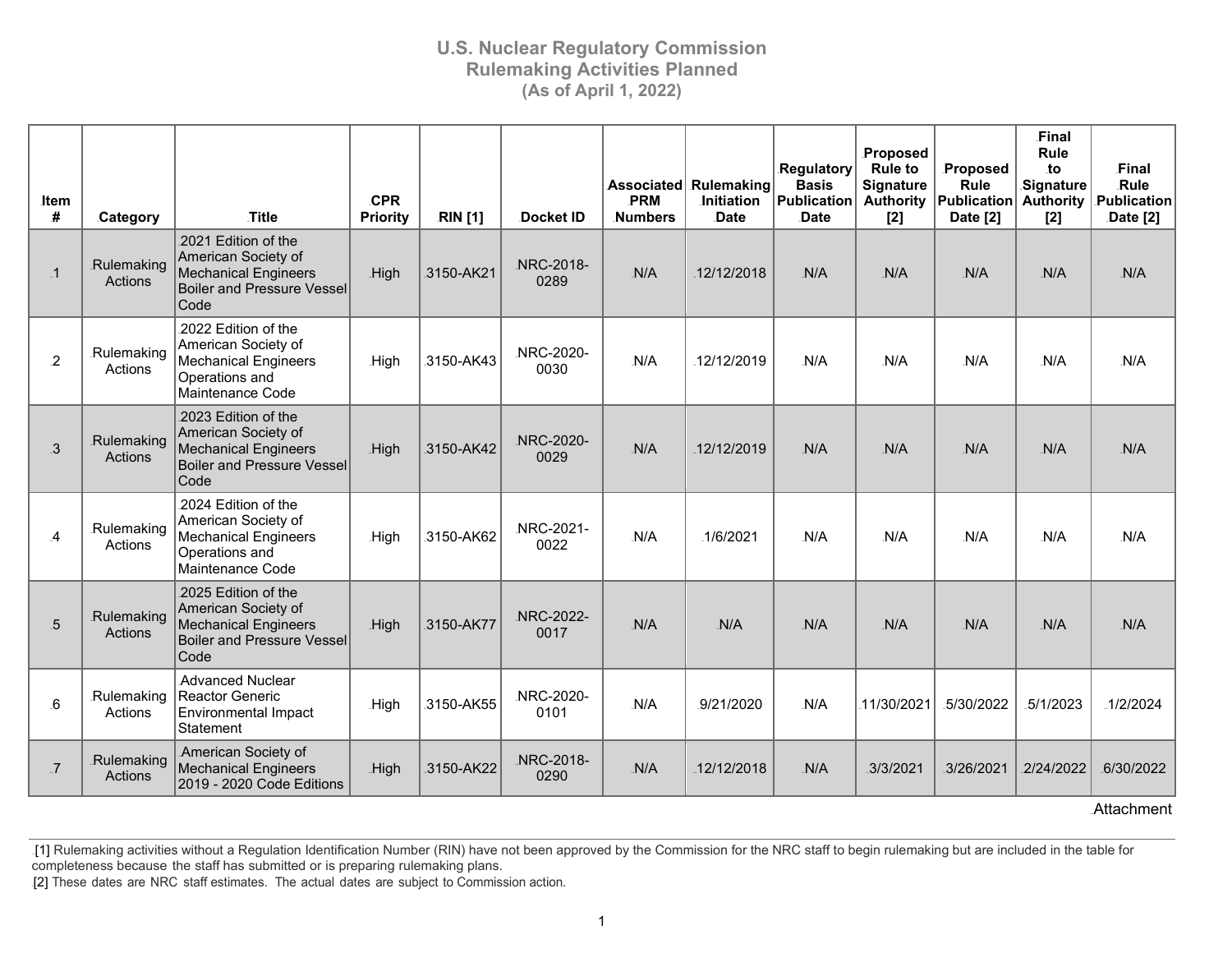| <b>Item</b><br># | <b>Category</b>              | <b>Title</b>                                                                                                        | <b>CPR</b><br><b>Priority</b> | <b>RIN</b> [1] | Docket ID          | <b>PRM</b><br><b>Numbers</b>               | Associated Rulemaking<br><b>Initiation</b><br><b>Date</b> | Regulatory<br><b>Basis</b><br><b>Publication</b><br><b>Date</b> | Proposed<br><b>Rule to</b><br><b>Signature</b><br>$[2]$ | Proposed<br>Rule<br><b>Authority Publication</b><br>Date [2] | Final<br>Rule<br>to<br>Signature<br><b>Authority</b><br>$[2]$ | Final<br>Rule<br>Publication<br>Date [2] |
|------------------|------------------------------|---------------------------------------------------------------------------------------------------------------------|-------------------------------|----------------|--------------------|--------------------------------------------|-----------------------------------------------------------|-----------------------------------------------------------------|---------------------------------------------------------|--------------------------------------------------------------|---------------------------------------------------------------|------------------------------------------|
| 8                | Rulemaking<br>Actions        | <b>Approval of American</b><br>Society of Mechanical<br>Engineers Code Cases,<br>Revision 40                        | .High                         | 3150-AK23      | NRC-2018-<br>0291  | N/A                                        | 12/12/2018                                                | $-N/A$                                                          | N/A                                                     | $-N/A$                                                       | N/A                                                           | N/A                                      |
| .9               | Rulemaking<br>Actions        | Approval of American<br>Society of Mechanical<br>Engineers Code Cases,<br>Revision 41                               | High                          | 3150-AK61      | .NRC-2021-<br>0023 | N/A                                        | .1/6/2021                                                 | N/A                                                             | N/A                                                     | N/A                                                          | N/A                                                           | N/A                                      |
| $-10$            | Rulemaking<br><b>Actions</b> | Cyber Security for Fuel<br>Facilities                                                                               | .High                         | 3150-AJ64      | NRC-2015-<br>0179  | N/A                                        | 3/24/2015                                                 | 4/12/2016                                                       | 10/4/2017                                               | 9/15/2022                                                    | 7/28/2023                                                     | 1/26/2024                                |
| $-11$            | .Rulemaking<br>Actions       | Drug and Alcohol Testing:<br><b>Technical Issues and</b><br><b>Editorial Changes</b>                                | .High                         | 3150-AJ15      | NRC-2012-<br>0079  | .PRM-26-4,<br>PRM-26-7,<br><b>PRM-26-8</b> | $-N/A$                                                    | 2/1/2023                                                        | $-1/2/2024$                                             | .4/1/2024                                                    | 1/2/2025                                                      | 4/1/2025                                 |
| $-12$            | Rulemaking<br>Actions        | <b>Enhanced Security for</b><br><b>Special Nuclear Material</b><br>$\vert$ [3]                                      | High                          | 3150-AJ41      | NRC-2014-<br>0118  | N/A                                        | 2/8/2006                                                  | $-N/A$                                                          | 1/5/2023                                                | .7/5/2023                                                    | .1/5/2024                                                     | 7/5/2024                                 |
| $-13$            | .Rulemaking<br>Actions       | Enhanced Weapons for<br>Spent Fuel Storage<br>Installations and<br>Transportation-Section<br>161A Authority         | .High                         | .3150-AJ55     | NRC-2015-<br>0018  | N/A                                        | .8/15/2008                                                | N/A                                                             | 1/31/2024                                               | 4/27/2023                                                    | $-1/31/2025$                                                  | 6/28/2025                                |
| $-14$            | Rulemaking<br>Actions        | <b>Enhanced Weapons,</b><br><b>Firearms Background</b><br><b>Checks, and Security</b><br><b>Event Notifications</b> | .High                         | 3150-AI49      | NRC-2011-<br>0018  | N/A                                        | 8/8/2005                                                  | N/A                                                             | 3/16/2015                                               | 9/22/2015                                                    | 5/21/2018                                                     | 9/30/2022                                |
| $-15$            | Rulemaking<br>Actions        | Fitness-for-Duty Drug<br><b>Testing Program</b><br>Requirements                                                     | <b>High</b>                   | 3150-AI67      | NRC-2009-<br>0225  | N/A                                        | .9/1/2012                                                 | .7/1/2013                                                       | 2/22/2017                                               | 9/16/2019                                                    | 9/15/2021                                                     | 6/15/2022                                |
| $-16$            | Rulemaking<br>Actions        | Greater-Than-Class-C and<br><b>Transuranic Waste</b>                                                                | High                          | .3150-AK00     | NRC-2017-<br>0081  | N/A                                        | 12/22/2015                                                | 7/22/2019                                                       | N/A                                                     | N/A                                                          | N/A                                                           | $-N/A$                                   |
| $-17$            | Rulemaking<br>Actions        | Increased Enrichment of<br>Conventional and Accident<br><b>Tolerant Fuel Designs for</b><br>Light-Water Reactors    | .High                         | .3150-AK79     | NRC-2020-<br>0034  | N/A                                        | .3/16/2022                                                | 9/16/2023                                                       | N/A                                                     | N/A                                                          | N/A                                                           | N/A                                      |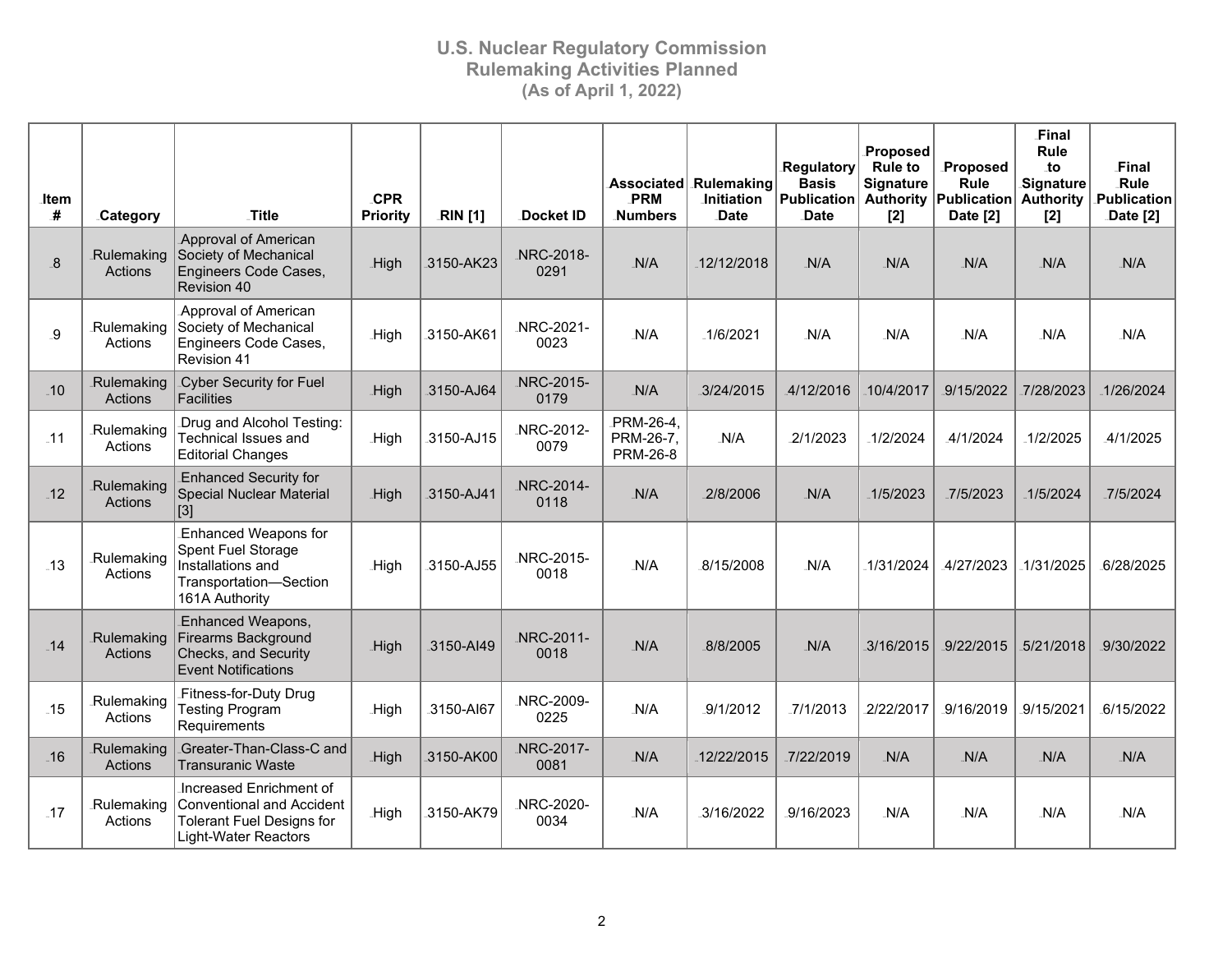[3] The Commission issued a staff requirements memorandum (SRM) directing the staff to provide a notation vote paper with a full range of options with respect to this rulemaking activity. (SRM-SECY-19-0095, "Staff Requirements - SECY-19-0095- Discontinuation of Rulemaking - Enhanced Security of Special Nuclear Material," dated August 4**,** 2021, ML21217A065).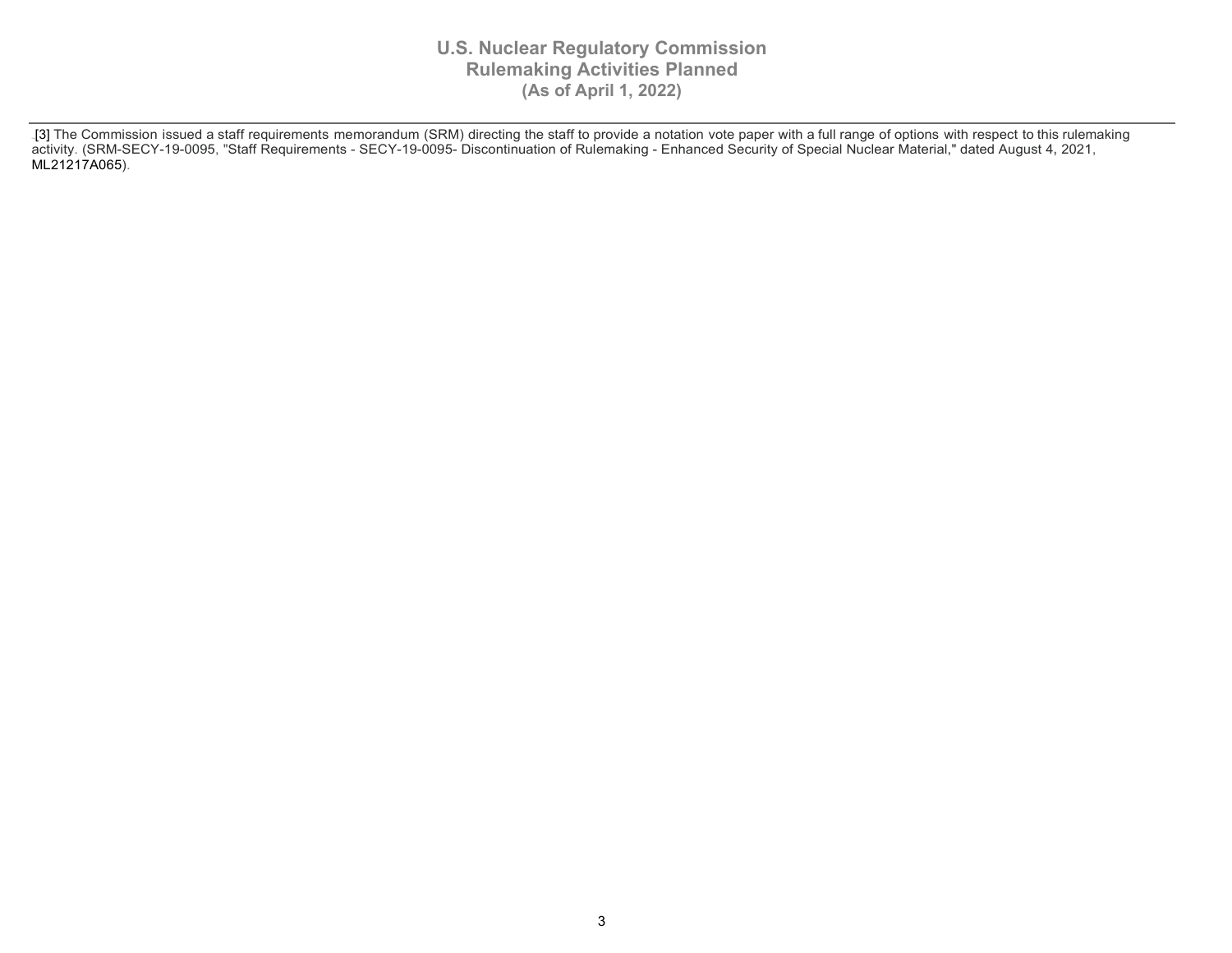| .ltem<br># | Category              | .Title                                                                                                                                                                             | <b>CPR</b><br><b>Priority</b> | <b>RIN</b> [1] | Docket ID         | PRM<br><b>Numbers</b>        | Associated Rulemaking<br><b>Initiation</b><br><b>Date</b> | Regulatory<br><b>Basis</b><br>Publication<br><b>Date</b> | Proposed<br><b>Rule to</b><br><b>Signature</b><br>$[2]$ | Proposed<br><b>Rule</b><br><b>Authority Publication</b><br>Date [2] | <b>Final Rule</b><br>$\overline{a}$<br>Signature<br><b>Authority</b><br>$[2]$ | Final<br>Rule<br>Publication<br>Date [2] |
|------------|-----------------------|------------------------------------------------------------------------------------------------------------------------------------------------------------------------------------|-------------------------------|----------------|-------------------|------------------------------|-----------------------------------------------------------|----------------------------------------------------------|---------------------------------------------------------|---------------------------------------------------------------------|-------------------------------------------------------------------------------|------------------------------------------|
| $-18$      | Rulemaking<br>Actions | Independent Spent Fuel<br>Storage Installation<br>Security Requirements [4]                                                                                                        | .High                         | .3150-AI78     | NRC-2009-<br>0558 | PRM-72-6                     | N/A                                                       | N/A                                                      | $-1/5/2023$                                             | .7/5/2023                                                           | $-1/5/2024$                                                                   | .7/5/2024                                |
| $-19$      | Rulemaking<br>Actions | Integrated Radioactive<br>Source Security and<br>Accountability                                                                                                                    | .High                         | N/A            | NRC-2015-<br>0094 | PRM-37-1                     | N/A                                                       | N/A                                                      | N/A                                                     | N/A                                                                 | N/A                                                                           | N/A                                      |
| 20         | Rulemaking<br>Actions | List of Approved Spent<br>Fuel Storage Casks: NAC<br>International Inc., NAC-<br><b>UMS Universal Storage</b><br>System, Certificate of<br>Compliance No. 1015,<br>Amendment No. 9 | <b>High</b>                   | 3150-AK76      | NRC-2022-<br>0049 | N/A                          | 2/1/2022                                                  | N/A                                                      | 5/26/2022                                               | 6/27/2022                                                           | 5/26/2022                                                                     | 6/27/2022                                |
| 21         | Rulemaking<br>Actions | Low-Level Radioactive<br><b>Waste Disposal</b>                                                                                                                                     | <b>High</b>                   | 3150-AI92      | NRC-2011-<br>0012 | N/A                          | 3/18/2009                                                 | N/A                                                      | 7/18/2013                                               | 3/26/2015                                                           | 11/30/2022                                                                    | -5/30/2023                               |
| 22         | Rulemaking<br>Actions | <b>NuScale Small Modular</b><br>Reactor Design<br>Certification                                                                                                                    | .High                         | 3150-AJ98      | NRC-2017-<br>0029 | N/A                          | 3/23/2017                                                 | N/A                                                      | 1/14/2021                                               | 7/1/2021                                                            |                                                                               | .8/17/2022                               |
| .23        | Rulemaking<br>Actions | Performance-Based<br><b>Emergency Core Cooling</b><br>System Acceptance<br>Criteria                                                                                                | .High                         | .3150-<br>AH42 | NRC-2008-<br>0332 | PRM-50-<br>71, PRM-<br>50-84 | 3/31/2003                                                 | .7/31/2008                                               | 3/1/2012                                                | 3/24/2014                                                           | 3/16/2016                                                                     | .6/30/2022                               |
| 24         | Rulemaking<br>Actions | <b>Regulatory Improvements</b><br>for Production and<br><b>Utilization Facilities</b><br>Transitioning to<br>Decommissioning                                                       | <b>High</b>                   | 3150-AJ59      | NRC-2015-<br>0070 | N/A                          | 12/30/2014                                                | 11/27/2017                                               | 5/7/2018                                                | 3/3/2022                                                            | 10/2/2023                                                                     | 5/6/2024                                 |
| .25        | Rulemaking<br>Actions | Release of Veterinary<br><b>Animals Containing</b><br><b>Byproduct Materials</b>                                                                                                   | .High                         | N/A            | NRC-2021-<br>0027 | N/A                          | N/A                                                       | N/A                                                      | N/A                                                     | N/A                                                                 | N/A                                                                           | N/A                                      |
| 26         | Rulemaking<br>Actions | <b>Renewing Nuclear Power</b><br>Plant Operating Licenses -<br>Environmental Review [5]                                                                                            | High                          | 3150-AK32      | NRC-2018-<br>0296 | N/A                          | N/A                                                       | N/A                                                      | N/A                                                     | N/A                                                                 | N/A                                                                           | N/A                                      |

[4] The Commission issued an SRM directing the staff to provide a notation vote paper with a full range of options with respect to this rulemaking activity. (SRM-SECY-19-0100, "Staff Requirements - SECY-19-0100 - Discontinuation of Rulemaking - Independent Spent Fuel Storage Installation Security Requirements," dated August 4, 2021, ML21217A045) [5] A rulemaking plan was provided to the Commission for review and approval on July 22, 2021 (SECY 21-0066). On February 24, 2022, the Commission disapproved the plan, and directed staff to resubmit a revised plan within 30 days. A revised rulemaking plan was provided to the Commission for review and approval on March 25, 2022 (SECY 22-0024).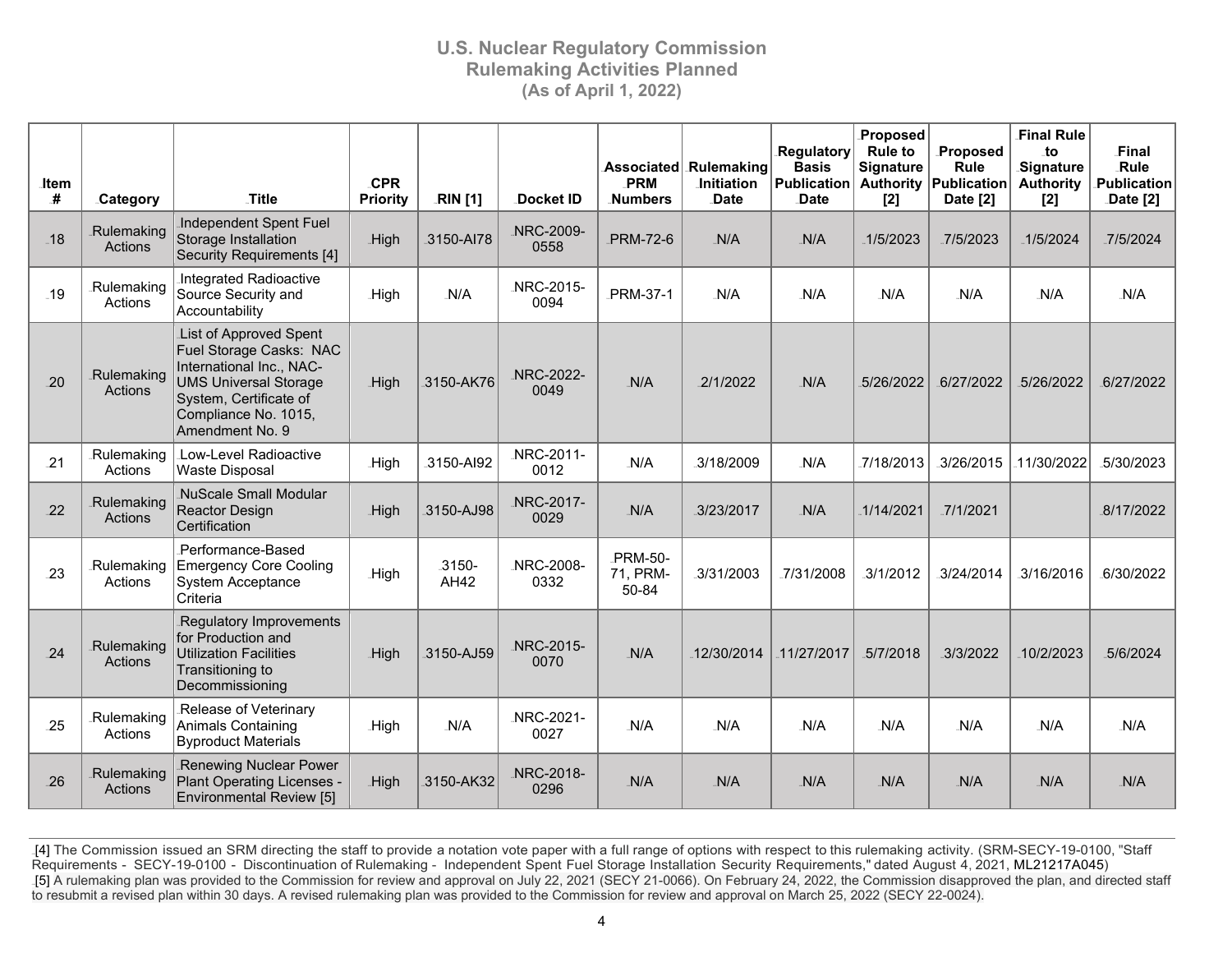| ltem<br># | Category              | Title                                                                                                  | <b>CPR</b><br><b>Priority</b> | <b>RIN</b> [1] | <b>Docket ID</b>   | PRM<br><b>Numbers</b>           | Associated Rulemaking<br><b>Initiation</b><br><b>Date</b> | Regulatory<br><b>Basis</b><br><b>Publication</b><br><b>Date</b> | Proposed<br><b>Rule to</b><br><b>Signature</b><br><b>Authority</b><br>$[2]$ | Proposed<br>Rule<br>Publication<br>Date [2] | <b>Final Rule</b><br>_to<br>Signature<br><b>Authority</b><br>$[2]$ | Final<br>Rule<br>Publication<br>Date [2] |
|-----------|-----------------------|--------------------------------------------------------------------------------------------------------|-------------------------------|----------------|--------------------|---------------------------------|-----------------------------------------------------------|-----------------------------------------------------------------|-----------------------------------------------------------------------------|---------------------------------------------|--------------------------------------------------------------------|------------------------------------------|
| 27        | Rulemaking<br>Actions | <b>Revision of Fee</b><br>Schedules: Fee Recovery<br>for FY 2022                                       | .High                         | 3150-AK44      | NRC-2020-<br>0031  | N/A                             | .1/15/2020                                                | N/A                                                             | 1/12/2022                                                                   | 2/23/2022                                   | 5/12/2022                                                          | 5/30/2022                                |
|           |                       |                                                                                                        |                               |                |                    |                                 |                                                           |                                                                 |                                                                             |                                             |                                                                    |                                          |
| 28        | Rulemaking<br>Actions | <b>Revision of Fee</b><br>Schedules: Fee Recovery<br>for FY 2023                                       | <b>High</b>                   | 3150-AK58      | NRC-2021-<br>0024  | N/A                             | 1/6/2021                                                  | N/A                                                             | 1/12/2023                                                                   | 1/25/2023                                   | 5/12/2023                                                          | 5/25/2023                                |
| 29        | Rulemaking<br>Actions | Revision of Fee<br>Schedules: Fee Recovery<br>for FY 2024                                              | <b>High</b>                   | 3150-AK74      | NRC-2022-<br>0046  | N/A                             | N/A                                                       | N/A                                                             | N/A                                                                         | 1/25/2024                                   | N/A                                                                | 5/24/2024                                |
| $-30$     | Rulemaking<br>Actions | Risk-Informed,<br><b>Technology Inclusive</b><br>Regulatory Framework for<br>Advanced Reactors         | .High                         | 3150-AK31      | NRC-2019-<br>0062  | N/A                             | 10/2/2020                                                 | N/A                                                             | 2/28/2023                                                                   | 8/28/2023                                   | 12/27/2024                                                         | 6/27/2025                                |
| $-31$     | Rulemaking<br>Actions | U.S. Advanced<br><b>Pressurized Water</b><br>Reactor (US-APWR)<br>Design Certification                 | <b>High</b>                   | 3150-AI83      | NRC-2010-<br>0133  | N/A                             | 2/29/2008                                                 | N/A                                                             | N/A                                                                         | N/A                                         | N/A                                                                | N/A                                      |
| 32        | Rulemaking<br>Actions | <b>Updates for Emerging</b><br>Medical Technologies                                                    | .High                         | 2150-AK80      | NRC-2018-<br>0297  | N/A                             | .1/13/2022                                                | 4/13/2023                                                       | N/A                                                                         | 5/30/2024                                   | 9/12/2025                                                          | N/A                                      |
| 33        | Rulemaking<br>Actions | Adjustment of Civil<br>Penalties for Inflation for<br>Fiscal Year 2023                                 | Medium                        | 3150-AK59      | NRC-2021-<br>0025  | N/A                             | N/A                                                       | N/A                                                             | N/A                                                                         | N/A                                         | $-1/3/2023$                                                        | N/A                                      |
| 34        | Rulemaking<br>Actions | Adjustment of Civil<br>Penalties for Inflation for<br>Fiscal Year 2024                                 | Medium                        | 3150-AK73      | NRC-2022-<br>0045  | N/A                             | N/A                                                       | N/A                                                             | N/A                                                                         | N/A                                         | 12/20/2023                                                         | 1/15/2024                                |
| .35       | Rulemaking<br>Actions | Alignment of Licensing<br>Processes and Lessons<br><b>Learned from New</b><br><b>Reactor Licensing</b> | <b>Medium</b>                 | 3150-AI66      | NRC-2009-<br>0196  | PRM-50-<br>110, PRM-<br>$171-1$ | 9/22/2015                                                 | 1/29/2021                                                       | 5/26/2022                                                                   | 8/23/2022                                   | .3/14/2024                                                         | 6/19/2024                                |
| 36        | Rulemaking<br>Actions | <b>Alternative Physical</b><br>Security Requirements for<br><b>Advanced Reactors</b>                   | <b>Medium</b>                 | 3150-AK19      | NRC-2017-<br>0227  | N/A                             | 11/19/2018                                                | 7/16/2019                                                       | 6/28/2022                                                                   | 11/14/2022                                  | 10/19/2023                                                         | .6/14/2024                               |
| 37        | Rulemaking<br>Actions | Amendment to Access<br>Authorization Fees [6]                                                          | .Medium                       | .3150-AK49     | .NRC-2020-<br>0133 | N/A                             | 4/1/2020                                                  | N/A                                                             | 10/29/2021                                                                  | 12/28/2021                                  | 10/29/2021                                                         | 12/28/2021                               |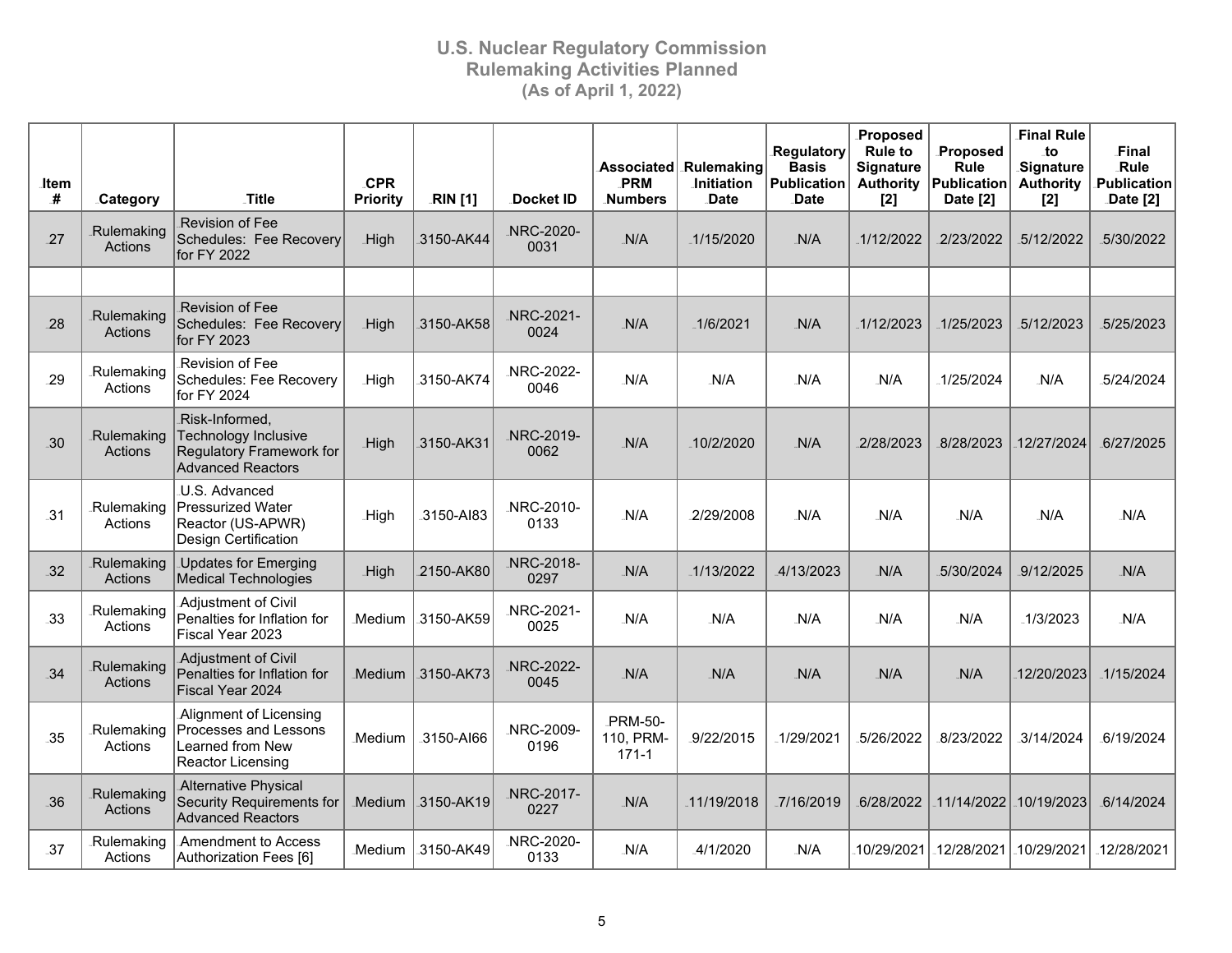.[6] The direct final rule was withdrawn on March 8, 2022, due to the receipt of a significant adverse comment. The NRC will publish a final rule that addresses the comment.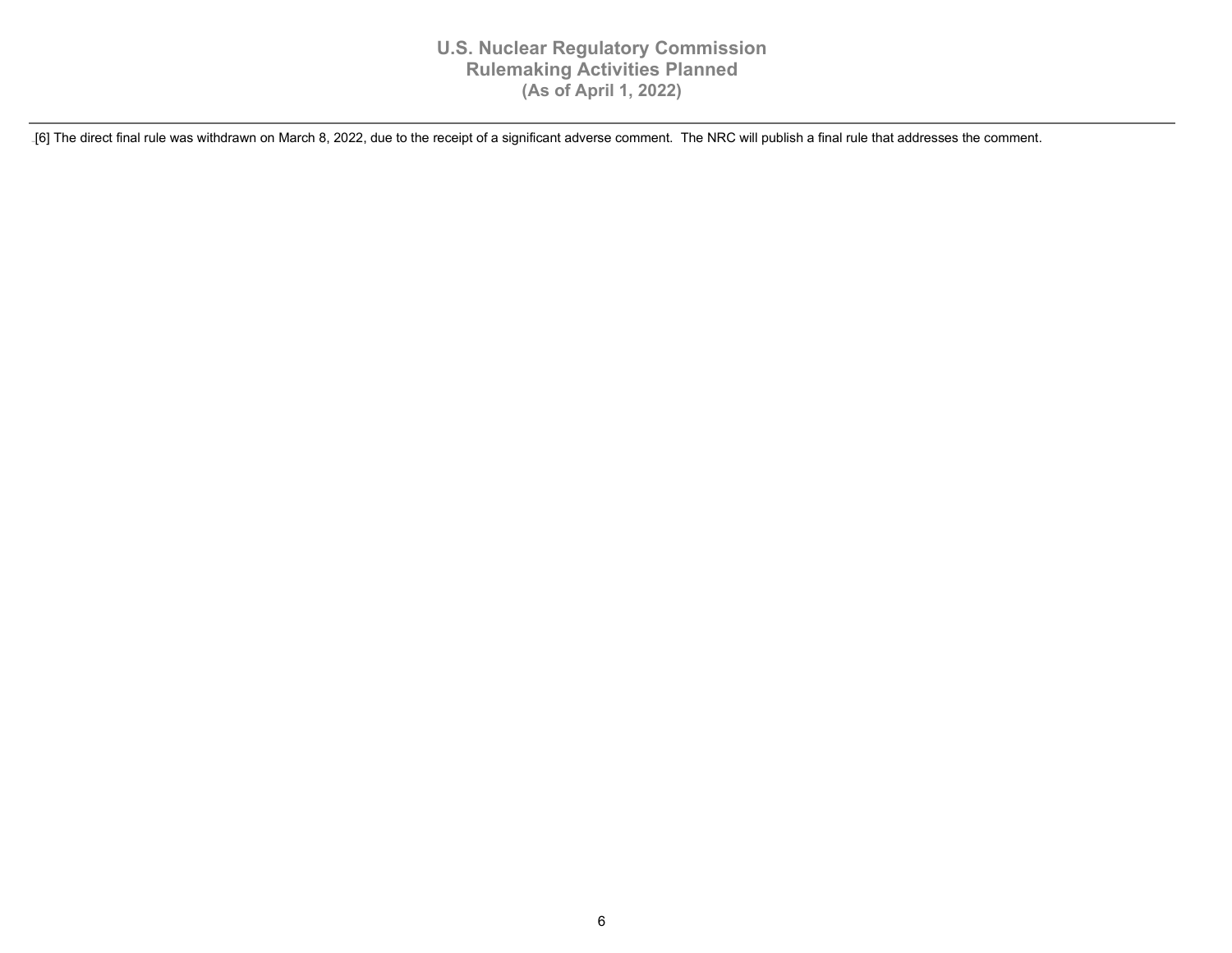| <b>Item</b><br># |                                          | Title                                                                                                            | <b>CPR</b><br><b>Priority</b> | <b>RIN</b> [1]          | Docket ID         | PRM<br><b>Numbers</b> | Associated Rulemaking<br><b>Initiation</b><br><b>Date</b> | <b>Regulatory</b><br><b>Basis</b><br>Publication<br>Date | Proposed<br><b>Rule to</b><br><b>Signature</b><br><b>Authority</b> | Proposed<br><b>Rule</b><br>Publication<br>Date [2] | <b>Final Rule</b><br>to.<br>Signature<br><b>Authority</b> | Final<br>Rule<br><b>Publication</b> |
|------------------|------------------------------------------|------------------------------------------------------------------------------------------------------------------|-------------------------------|-------------------------|-------------------|-----------------------|-----------------------------------------------------------|----------------------------------------------------------|--------------------------------------------------------------------|----------------------------------------------------|-----------------------------------------------------------|-------------------------------------|
| .38              | <b>Category</b><br>Rulemaking<br>Actions | <b>Categorical Exclusions</b><br>from Environmental<br>Review                                                    | Medium                        | .3150-<br><b>AK54</b>   | NRC-2018-<br>0300 | N/A                   | 11/30/2020                                                | N/A                                                      | [2]<br>9/16/2022                                                   | 3/31/2023                                          | $[2]$<br>5/10/2024                                        | Date [2]<br>11/29/2024              |
| .39              | Rulemaking<br>Actions                    | Controlled Unclassified<br>Information                                                                           | <b>Medium</b>                 | 3150-<br>AK30           | NRC-2019-<br>0060 | N/A                   | 1/18/2019                                                 | N/A                                                      | N/A                                                                | N/A                                                | 8/15/2022                                                 | 8/31/2022                           |
| .40              | Rulemaking<br>Actions                    | Cost-Benefit Analysis for<br><b>Power Reactor Radwaste</b><br>Systems                                            | <b>Medium</b>                 | $-3150-$<br><b>AK75</b> | NRC-2022-<br>0048 | N/A                   | $-N/A$                                                    | N/A                                                      | 2/28/2023                                                          | 8/30/2023                                          | 8/30/2024                                                 | 3/28/2025                           |
| .41              | Rulemaking<br>Actions                    | Decommissioning<br><b>Financial Assurance for</b><br>Sealed and Unsealed<br>Radioactive Materials                | Medium                        | 3150-<br><b>AK52</b>    | NRC-2017-<br>0031 | PRM-30-66             | 10/13/2020                                                | .5/6/2022                                                | 2/17/2023                                                          | 8/17/2023                                          | 5/31/2024                                                 | 11/29/2024                          |
| $-42$            | Rulemaking<br><b>Actions</b>             | Definition of Utilization<br><b>Facility for Medical</b><br><b>Radioisotope Facilities</b>                       | <b>Medium</b>                 | N/A                     | NRC-2018-<br>0299 | N/A                   | $-N/A$                                                    | N/A                                                      | N/A                                                                | N/A                                                | $-N/A$                                                    | N/A                                 |
| .43              | Rulemaking<br>Actions                    | <b>Emergency Preparedness</b><br><b>Requirements for Small</b><br>Modular Reactors and<br>Other New Technologies | Medium.                       | .3150-AJ68              | NRC-2015-<br>0225 | N/A                   | 6/22/2016                                                 | 11/15/2017                                               | .10/12/2018                                                        | -5/12/2020                                         | 12/30/2021                                                | .7/1/2022                           |
| 44               | Rulemaking<br>Actions                    | <b>Exempt Quantities in</b><br>Schedule B                                                                        | Medium.                       | $-N/A$                  | NRC-2021-<br>0077 | N/A                   | $-N/A$                                                    | N/A                                                      | N/A                                                                | $-N/A$                                             | $-N/A$                                                    | $-N/A$                              |
| .45              | .Rulemaking<br>Actions                   | <b>Financial Qualifications</b><br><b>Requirements for Reactor</b><br>Licensing                                  | Medium                        | 3150-AJ43               | NRC-2014-<br>0161 | N/A                   | 4/24/2014                                                 | N/A                                                      | 2/28/2018                                                          | 7/22/2022                                          | 8/10/2022                                                 | 2/27/2023                           |
| 46               | Rulemaking<br>Actions                    | <b>Geologic Repository</b><br>Operations Area (GROA)<br>Fitness-For-Duty<br>Requirements [7]                     | <b>Medium</b>                 | 3150-AI38               | NRC-2009-<br>0089 | N/A                   | $-N/A$                                                    | 9/17/2040                                                | .3/17/2042                                                         | 9/17/2042                                          | 9/17/2043                                                 | .3/17/2044                          |

[7] This rulemaking activity is currently on hold. The dates listed are temporary placeholders pending the scheduling of an adjudicatory hearing on the DOE license application, which must be completed before the Commission decides whether to authorize construction of a geologic repository for high-level nuclear waste at Yucca Mountain, NV. The NRC will initiate requisite rulemaking activities pending the outcome of the licensing decision.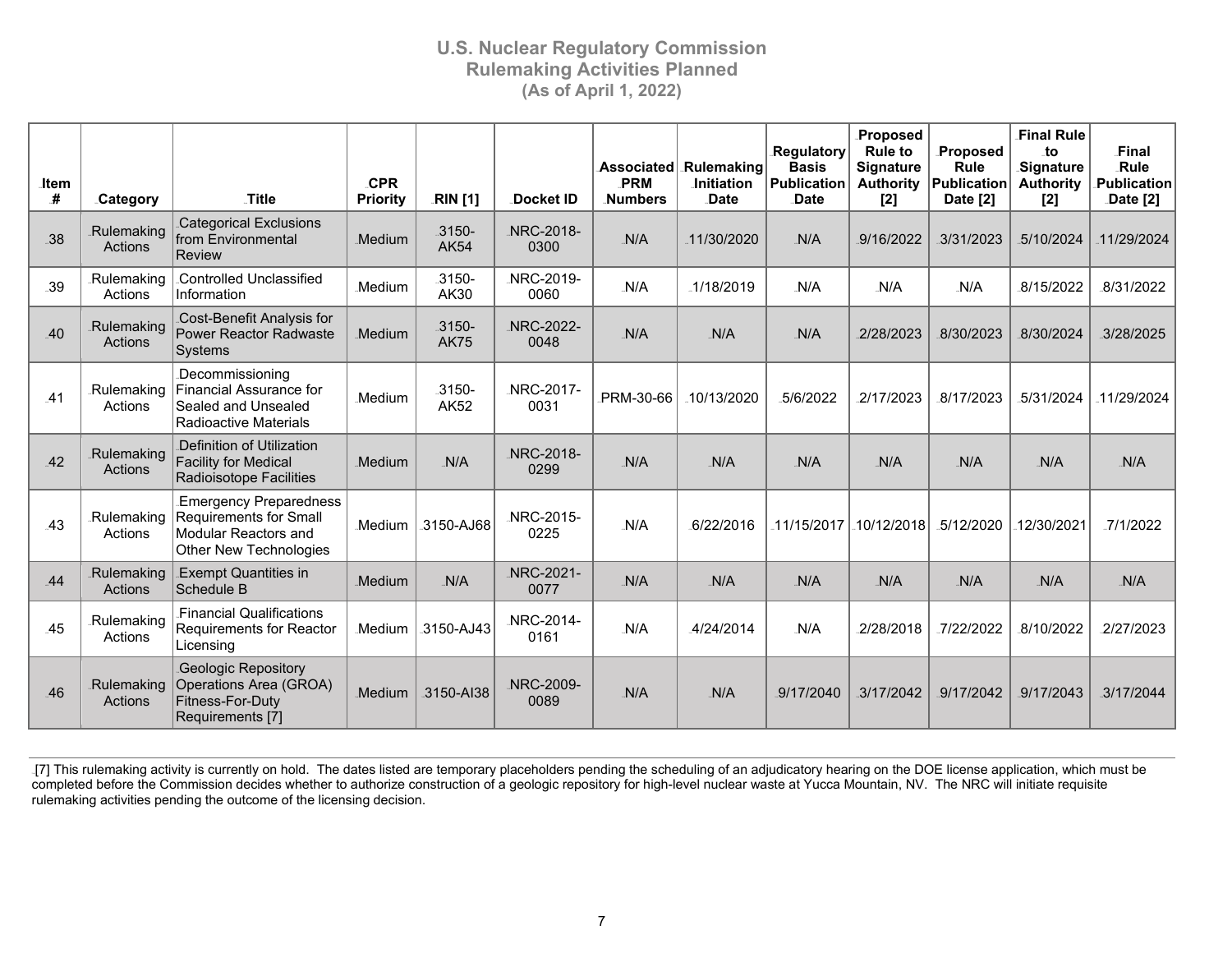| .ltem<br># | Category                     | .Title                                                                                                                      | <b>CPR</b><br><b>Priority</b> | <b>RIN</b> [1]          | Docket ID         | Associated<br>PRM<br><b>Numbers</b> | <b>Rulemaking</b><br><b>Initiation</b><br>Date | Regulatory<br><b>Basis</b><br><b>Publication</b><br><b>Date</b> | Proposed<br><b>Rule to</b><br><b>Signature</b><br><b>Authority</b><br>$[2]$ | Proposed<br><b>Rule</b><br>Publication<br>Date <sup>2</sup> | <b>Final Rule</b><br>to<br>Signature<br>Authority <sup>2</sup> | Final<br>Rule<br><b>Publication</b><br>Date <sup>2</sup> |
|------------|------------------------------|-----------------------------------------------------------------------------------------------------------------------------|-------------------------------|-------------------------|-------------------|-------------------------------------|------------------------------------------------|-----------------------------------------------------------------|-----------------------------------------------------------------------------|-------------------------------------------------------------|----------------------------------------------------------------|----------------------------------------------------------|
| 47         | Rulemaking<br><b>Actions</b> | Geologic Repository<br><b>Operations Area Security</b><br>and Material Control and<br><b>Accounting Requirements</b><br>[8] | <b>Medium</b>                 | 3150-AI06               | NRC-2007-<br>0670 | N/A                                 | $-N/A$                                         | 3/16/2040                                                       | 9/16/2041                                                                   | 3/16/2042                                                   | 3/16/2043                                                      | .7/15/2043                                               |
| .48        | Rulemaking<br>Actions        | Groundwater Protection<br>at Uranium In Situ<br><b>Recovery Facilities</b>                                                  | .Medium                       | .3150-AI40              | NRC-2008-<br>0421 | N/A                                 | .3/24/2006                                     | N/A                                                             | 7/22/2021                                                                   | 5/21/2022                                                   | 9/22/2022                                                      | .3/30/2023                                               |
| 49         | Rulemaking<br>Actions        | Harmonization of<br><b>Transportation Safety</b><br>Requirements with IAEA<br>Standards                                     | Medium                        | 3150-AJ85               | NRC-2016-<br>0179 | N/A                                 | .8/19/2016                                     | 4/12/2019                                                       | 10/30/2020                                                                  | 5/31/2022                                                   | 3/31/2023                                                      | 11/27/2023                                               |
| .50        | .Rulemaking<br>Actions       | Industrial Radiographic<br>Operations and Training                                                                          | Medium                        | N/A                     | NRC-2017-<br>0022 | PRM-34-6                            | $-N/A$                                         | N/A                                                             | N/A                                                                         | $-N/A$                                                      | N/A                                                            | N/A                                                      |
| .51        | Rulemaking<br>Actions        | <b>Items Containing</b><br><b>Byproduct Material</b><br>Incidental to Production                                            | <b>Medium</b>                 | 3150-AJ54               | NRC-2015-<br>0017 | PRM-30-65                           | .8/13/2012                                     | 2/2/2021                                                        | 1/19/2022                                                                   | 4/19/2022                                                   | 12/21/2022                                                     | .3/30/2023                                               |
| 52         | Rulemaking<br>Actions        | Non-power Production or<br><b>Utilization Facility License</b><br>Renewal                                                   | Medium.                       | 3150-AI96               | NRC-2011-<br>0087 | N/A                                 | .8/26/2009                                     | 10/2/2012                                                       | 4/7/2016                                                                    | 3/30/2017                                                   | .6/17/2019                                                     | 8/5/2022                                                 |
| 53         | Rulemaking<br>Actions        | <b>Reporting Requirements</b><br>for Nonemergency Events<br>at Nuclear Power Plants                                         | Medium                        | $-3150-$<br><b>AK71</b> | NRC-2020-<br>0036 | <b>PRM-50-</b><br>116               | .7/28/2021                                     | 6/30/2022                                                       | 4/28/2023                                                                   | 8/28/2023                                                   | 4/29/2024                                                      | 8/29/2024                                                |
| 54         | .Rulemaking<br>Actions       | <b>Revision of Administrative</b><br>Requirements                                                                           | <b>Medium</b>                 | N/A                     | NRC-2018-<br>0298 | N/A                                 | $-N/A$                                         | N/A                                                             | N/A                                                                         | N/A                                                         | N/A                                                            | N/A                                                      |
| 55         | Rulemaking<br>Actions        | <b>Revision to the NRC's</b><br><b>Acquisition Regulation</b><br>(NRCAR)                                                    | Medium.                       | 3150-AJ36               | NRC-2014-<br>0033 | N/A                                 | .6/1/2014                                      | N/A                                                             | N/A                                                                         | 6/30/2022                                                   | $-N/A$                                                         | 6/30/2022                                                |
| -56        | Rulemaking<br>Actions        | Transforming the NRC's<br><b>Environmental Review</b><br>Process                                                            | .Medium                       | N/A                     | NRC-2021-<br>0029 | N/A                                 | N/A                                            | N/A                                                             | N/A                                                                         | N/A                                                         | N/A                                                            | N/A                                                      |
| 57         | Rulemaking<br>Actions        | Alternatives to the Use of<br><b>Credit Ratings</b>                                                                         | Low                           | 3150-AJ92               | NRC-2017-<br>0021 | N/A                                 | 9/1/2014                                       | N/A                                                             | 4/29/2022                                                                   | 10/31/2022                                                  | 7/31/2023                                                      | 1/30/2024                                                |

<sup>.[8]</sup> This rulemaking activity is currently on hold. The dates listed are temporary placeholders pending the scheduling of an adjudicatory hearing on the DOE license application, which must be completed before the Commission decides whether to authorize construction of a geologic repository for high-level nuclear waste at Yucca Mountain, NV. The NRC will initiate requisite rulemaking activities pending the outcome of the licensing decision.